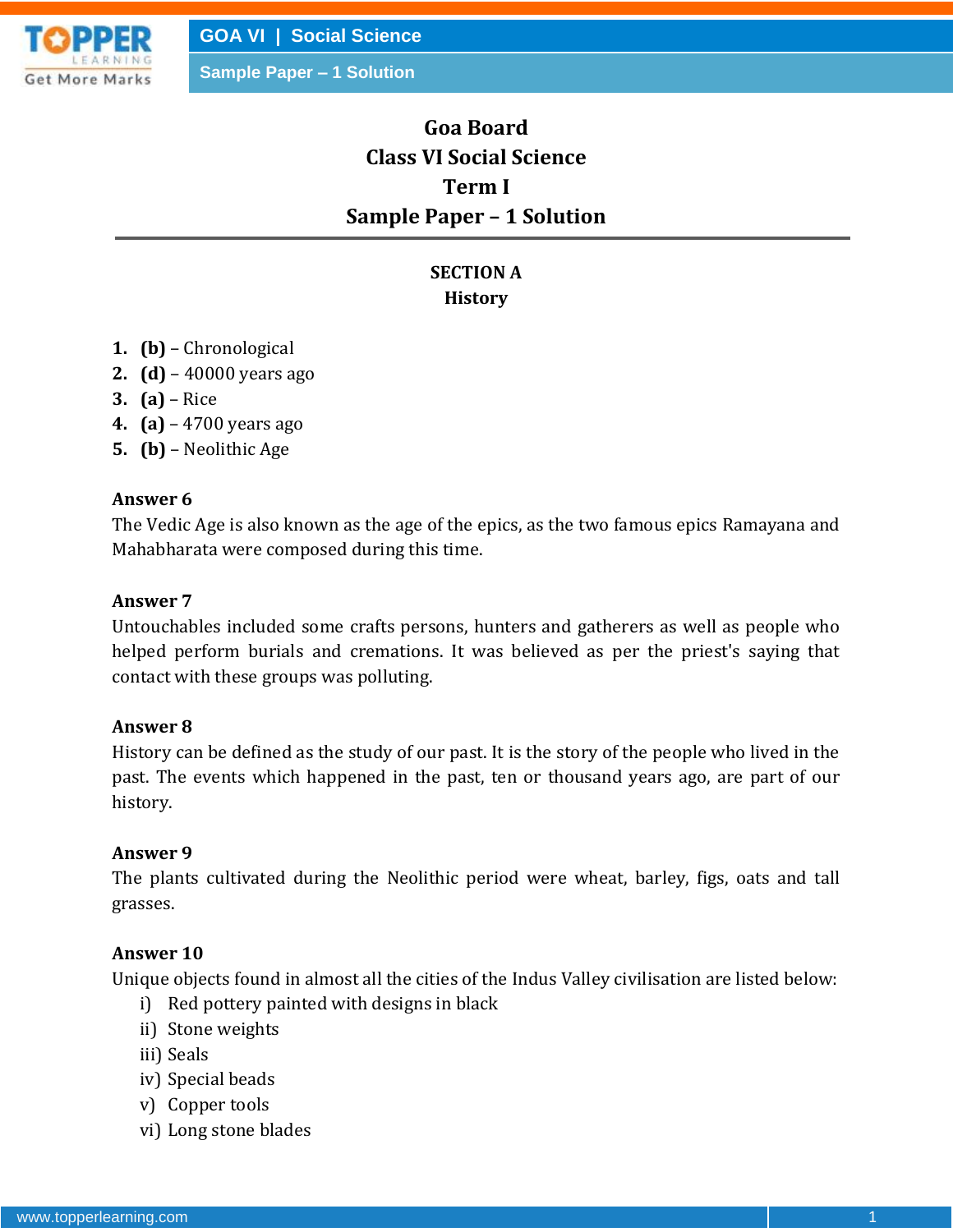

**Sample Paper – 1 Solution**

## **Answer 11**

The four reasons why hunter-gatherers move from place to place are as follows:

- i) Staying at one place finishes all available food–plant or animal resources.
- ii) Animals moved from place to place, and hence, this made the hunter-gatherers move along with them for hunting.
- iii) Plants and trees bore fruit in different seasons. Thus, people had to move season to season to find different kinds of plants.
- iv) Plants and animals needed water to survive. Although most of the water bodies (lakes, ponds and streams) were perennial, some were seasonal. Thus, people living on the banks had to go in search of water during the dry seasons.

## **Answer 12**

Dasas/Dasyus were a group of people who were different from Aryans (people who composed hymns). They also spoke a different language. Most of the dasas were enslaved and so the term 'dasa' (and the feminine dasi) came to mean slave. These were women and men who were often captured in war and were treated as the property of their owners. They had to do whatever work was given to them by their masters.

## **SECTION B Civics**

- **1. (c)** Jammu and Kashmir
- **2. (d)** Ibn Battuta
- **3. (c)** Eight
- **4. (c)** Children with special needs
- **5. (a)** Rule by a king or queen

## **Answer 6**

Diversity is understanding that each individual is unique and includes recognising our individual differences. The differences can be in race, ethnicity, gender, sexual orientation, socio-economic status, age, physical abilities, religious beliefs, political beliefs or other ideologies.

## **Answer 7**

The song was composed and sung after the Jallianwala Bagh massacre. It was sung in the memory of brave Indian people who lost their lives protesting against the British.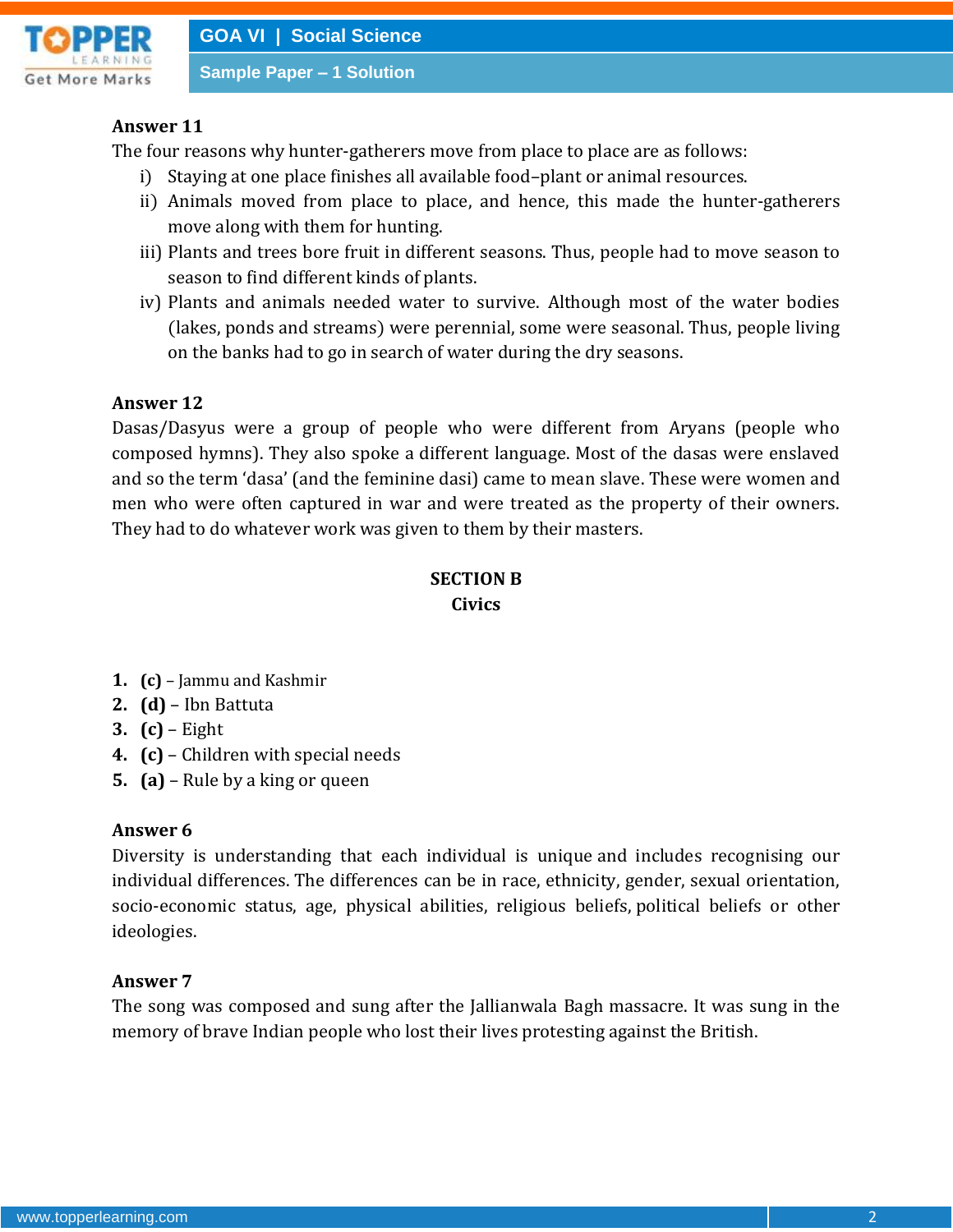

#### **Sample Paper – 1 Solution**

## **Answer 8**

Prejudice means judging other people negatively or considering them to be inferior. For example, when we think that only one particular way is the best and right way to do things, we often end up not respecting others who prefer to do the same things differently.

#### **Answer 9**

The government works at the following three levels:

**Local level –** This level includes village, town or locality.

**State level –** This level covers the entire state, e.g. Haryana or Maharashtra.

**National level –** This level is related to the whole country.

## **Answer 10**

Gram Sabha consists of the Panchayat president called the Sarpanch and the Panchs who are the members of the Panchayat.

## **Answer 11**

Gram Panchayat is formed in the following manner:

- i) Every village Panchayat is divided into wards, i.e. smaller areas.
- ii) Each ward elects a representative who is known as the Ward Member (Panch).
- iii) All the members of the Gram Sabha also elect a Sarpanch who is the Panchayat President.
- iv) The Ward Panchs and Sarpanch form the Gram Panchayat.

## **Answer 12**

The government recognises and makes special provisions for groups within society that face inequality. For instance, in our society, there is a general tendency to value and care for the boy child more than the girl child.

This means that society does not value the girl and boy child equally, and this is unjust. Hence, the government steps in to promote justice by providing special provisions that can enable girls to overcome the injustice that they are subjected to. Thus, it is possible that fees for girls might be waived or lowered in government schools and colleges.

## **SECTION C Geography**

- **1. (d)** All of the above
- **2. (d)** Narmada and Tapi
- **3. (b)** Equinox
- **4. (c)** 11 time zones
- **5. (d)** Gir forest